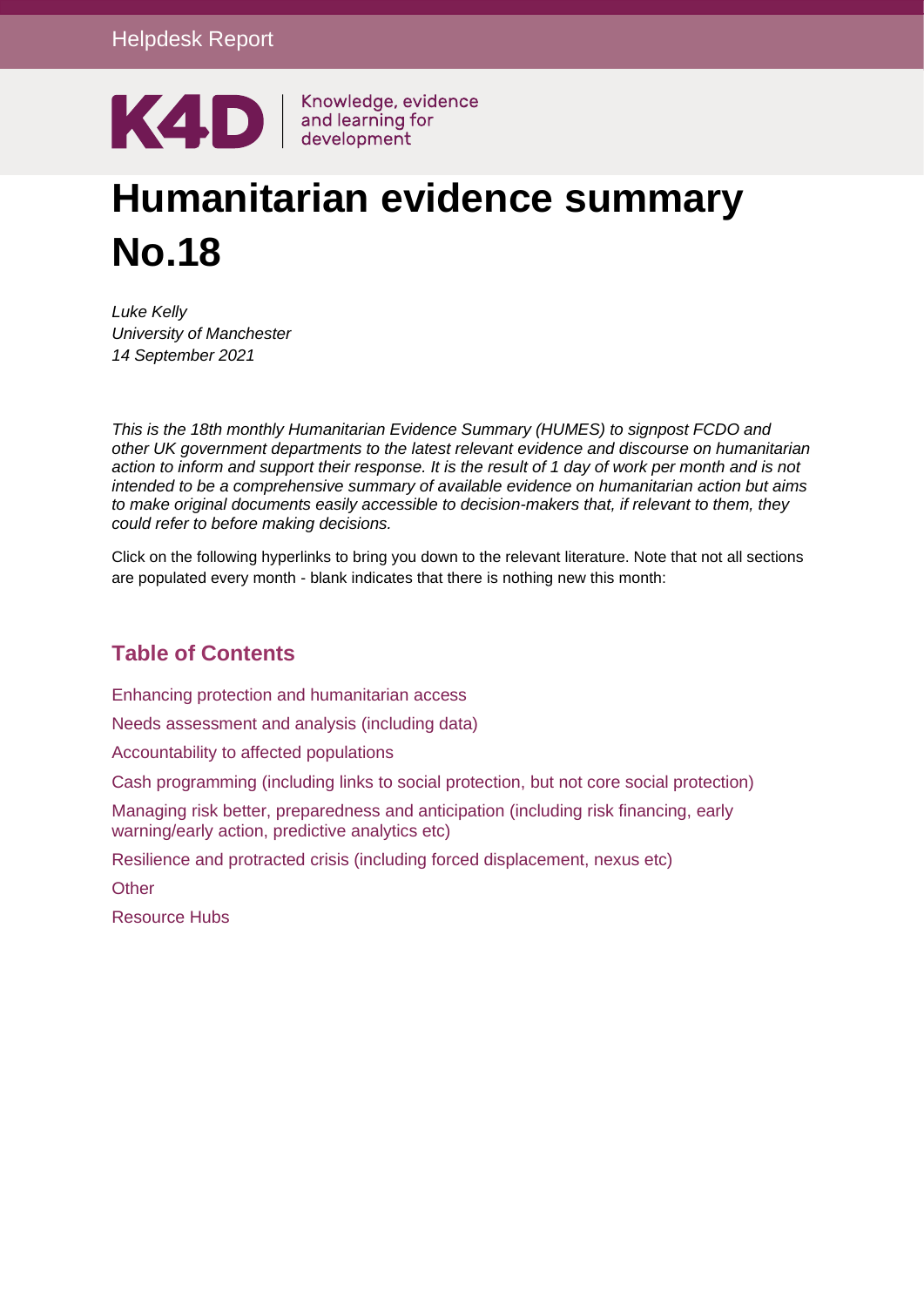## **Enhancing protection and humanitarian**

| Publication<br>date | <b>Title/URL</b>                                                                                                      | Author(s)/Journal/<br><b>Publication type</b> | Summary                                                                                                                                                                                                                                                                                                                                                                                                                                                                                                                                                                                                                                                       | $\overline{\mathsf{doP}}$<br>Top<br>eads |
|---------------------|-----------------------------------------------------------------------------------------------------------------------|-----------------------------------------------|---------------------------------------------------------------------------------------------------------------------------------------------------------------------------------------------------------------------------------------------------------------------------------------------------------------------------------------------------------------------------------------------------------------------------------------------------------------------------------------------------------------------------------------------------------------------------------------------------------------------------------------------------------------|------------------------------------------|
| 19 August<br>2021   | Why action on<br>climate change<br>presents an<br>opportunity for<br>protection actors<br>concerned about<br>conflict | Katie Peters; ODI;<br>blog                    | Blog outlining upcoming research<br>on the links between climate<br>change, conflict and<br>displacement. Argues that the<br>humanitarian system needs to<br>consider and act upon the links<br>between protection, climate and<br>displacement more.                                                                                                                                                                                                                                                                                                                                                                                                         |                                          |
| August<br>2021      | Neutrality:<br>principle or tool?                                                                                     | Sean Healey; ODI<br>HPG; blog                 | A short blog discussing<br>humanitarian neutrality. Notes<br>the limitations of neutrality in<br>times of injustice, as well as its<br>value as a tool in winning access<br>and reminding humanitarians not<br>to make quick judgements.<br>Highlights the importance of<br>'speaking out' against atrocities.                                                                                                                                                                                                                                                                                                                                                |                                          |
| 29 August<br>2021   | <b>The Troubled</b><br>History of<br><b>Vaccines And</b><br><b>Conflict Zones</b>                                     | Madeline Dexter;<br>NPR; article              | Discusses the importance of<br>public health diplomacy to allow<br>conflict zones to get access to<br>vaccines and support. Noting the<br>success of Cold War cooperation<br>against smallpox, a 1995 Guinea<br>Worm Ceasefire in Sudan, and<br>'days of tranquillity' to allow child<br>immunisation in El Salvador in<br>the 1980s, the blog suggests<br>reasons for optimism, but notes<br>the difficulties of working with<br>non-state armed groups, the<br>problems of misinformation, the<br>presence of other pressing<br>problems in conflict contexts,<br>debates around linking peace<br>and humanitarianism, and a<br>limited supply of vaccines. |                                          |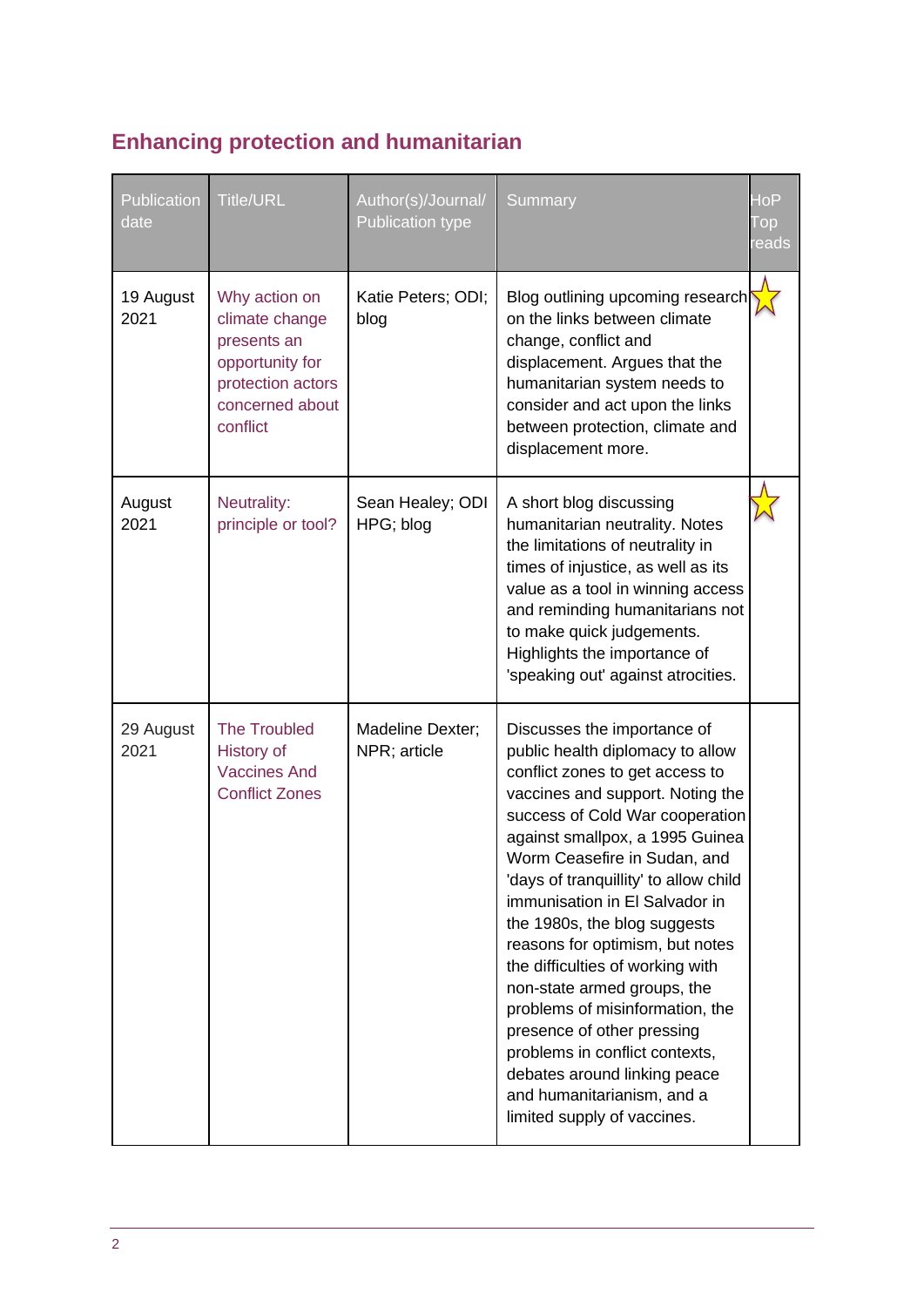| 31 July<br>2021   | <b>Humanitarian</b><br>Access in Armed<br>Conflicts: Main<br>Takeaways                                           | Mina Radoncic<br>and Ximena<br>Galvez; Geneva<br>Call; blog      | Outlines the main rights and<br>responsibilities of conflict parties<br>and humanitarian actors in the<br>delivery of humanitarian aid in<br>conflict, and offers broad<br>recommendations.                                                       |  |
|-------------------|------------------------------------------------------------------------------------------------------------------|------------------------------------------------------------------|---------------------------------------------------------------------------------------------------------------------------------------------------------------------------------------------------------------------------------------------------|--|
| 26 August<br>2021 | Contingency<br>Planning in the<br>Digital Age:<br><b>Biometric Data</b><br>of Afghans Must<br>Be<br>Reconsidered | Katja Lindskov<br>Jacobsen and<br>Karl Steinacker;<br>PRIO; blog | Discusses the risks of the<br>biometric identity systems used<br>for Afghan IDPs by UNHCR and<br>the US military. One risk is that<br>the Taliban could use the data<br>for reprisals. Highlights the risks<br>and weaknesses in such<br>systems. |  |

## <span id="page-2-0"></span>**Needs assessment and analysis**

| Publication<br>date | <b>Title/URL</b>                                                                                                                                                             | Author(s)/Journal<br>/Publication type                                                                                           | Summary                                                                                                                                                                                                                                                                                                                                                                                | $\mathsf{doP}$<br>l op<br><b>reads</b> |
|---------------------|------------------------------------------------------------------------------------------------------------------------------------------------------------------------------|----------------------------------------------------------------------------------------------------------------------------------|----------------------------------------------------------------------------------------------------------------------------------------------------------------------------------------------------------------------------------------------------------------------------------------------------------------------------------------------------------------------------------------|----------------------------------------|
| 2021                | <b>The Reliability</b><br>and Feasibility of<br>the HESPER<br>Web to Assess<br><b>Perceived Needs</b><br>in a Population<br>Affected by a<br>Humanitarian<br>Emergency       | Karine Heugelius<br>et al:<br>International<br>Journal of<br>Environmental<br>Research and<br>Public Health;<br>journal article. | Evaluation of the Humanitarian<br><b>Emergency Settings Perceived</b><br>Needs Web (HESPER Web)<br>needs analysis tool. The tool was<br>tested in Dadaab camp, Kenya<br>and found to be reliable.                                                                                                                                                                                      |                                        |
| September<br>2021   | Use of verbal<br>autopsy for<br>establishing<br>causes of child<br>mortality in<br>camps for<br>internally<br>displaced people<br>in Mogadishu,<br>Somalia: a<br>population- | Andrew Seal et<br>al., The Lancet;<br>journal article                                                                            | Based on a prospective cohort<br>study of all children 6-59 months<br>in 25 camps around Mogadishu.<br>Health workers visited monthly to<br>ascertain health status, and<br>verbal autopsy interviews were<br>conducted. Diarrhoea, measles<br>and malnutrition were the leading<br>causes of death. The research<br>finds that it is 'feasible to<br>establish a health and nutrition |                                        |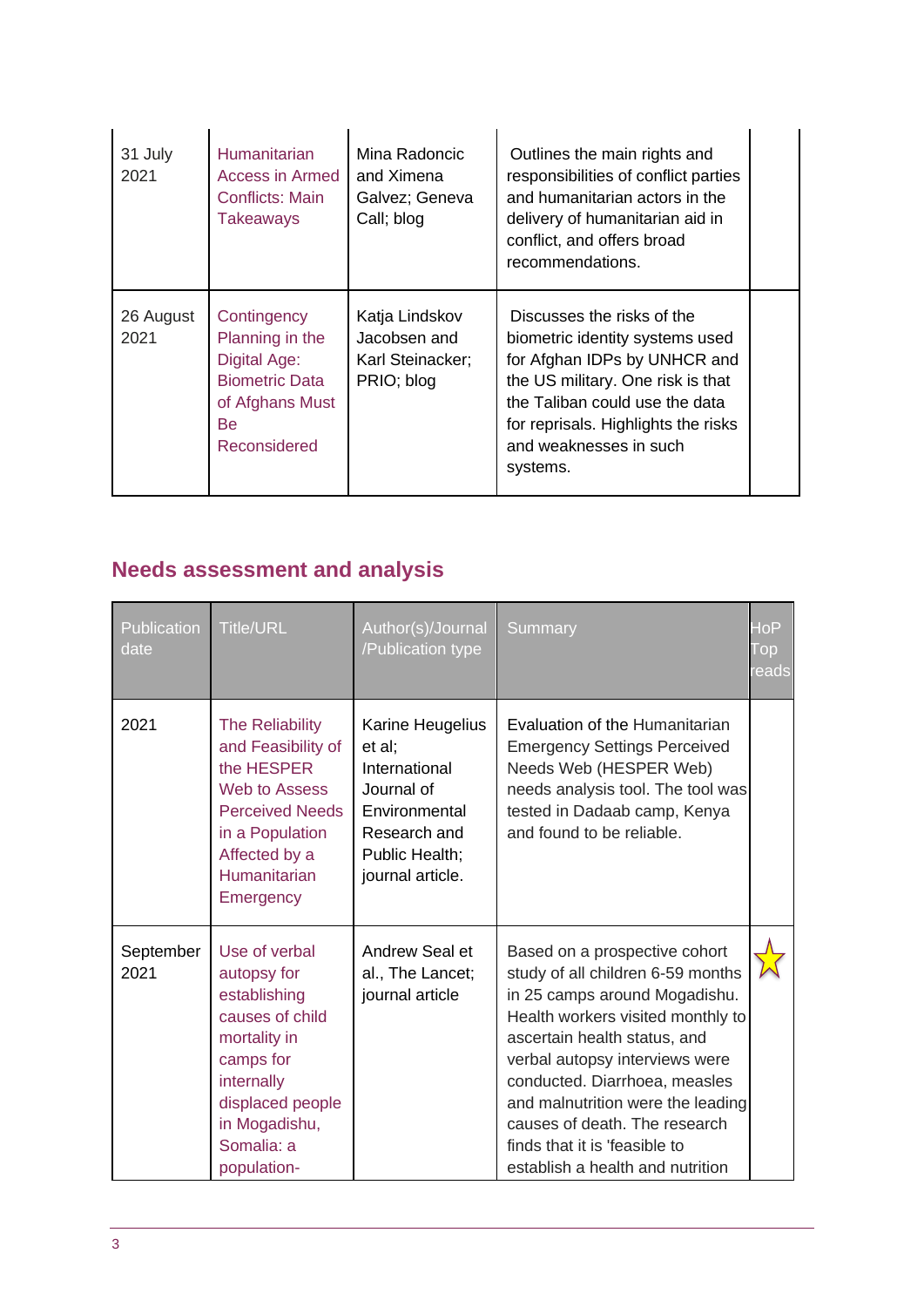|                   | based,<br>prospective,<br>cohort study                        |                                   | surveillance system that<br>ascertains causes of death,<br>using verbal autopsy, in this<br>humanitarian context.'                                                                                                                             |  |
|-------------------|---------------------------------------------------------------|-----------------------------------|------------------------------------------------------------------------------------------------------------------------------------------------------------------------------------------------------------------------------------------------|--|
| 23 August<br>2021 | Afghanistan:<br>humanitarian<br>impact and<br>trends analysis | <b>ACAPS</b> ; thematic<br>report | Analyses needs in Afghanistan<br>with respect to the recent Taliban<br>takeover, and notes information<br>gaps. Provides data on<br>causalities, health, food,<br>displacement and protection<br>concerns, humanitarian access<br>constraints, |  |

# <span id="page-3-0"></span>**Accountability to affected populations**

<span id="page-3-1"></span>

| Publication<br>date | <b>Title/URL</b>                                                                | Author(s)/Journal<br>/Publication type             | Summary                                                                                                                                                                                                                                                                                                                                                          | HoP<br>I op<br>reads |
|---------------------|---------------------------------------------------------------------------------|----------------------------------------------------|------------------------------------------------------------------------------------------------------------------------------------------------------------------------------------------------------------------------------------------------------------------------------------------------------------------------------------------------------------------|----------------------|
| 17 August<br>2021   | <b>How NATO</b><br>Contributors are<br>Resettling their<br><b>Afghan Allies</b> | Rose Worden<br>and Helen<br>Dempster; CGD;<br>blog | Notes the customary<br>international humanitarian law<br>includes protection for journalists<br>and aid workers but not<br>interpreters and others.<br>Discusses what each NATO<br>country with troops in<br>Afghanistan is doing to protect<br>and resettle Afghans who have<br>worked for them, and argues<br>that they should expand<br>eligibility criteria. |                      |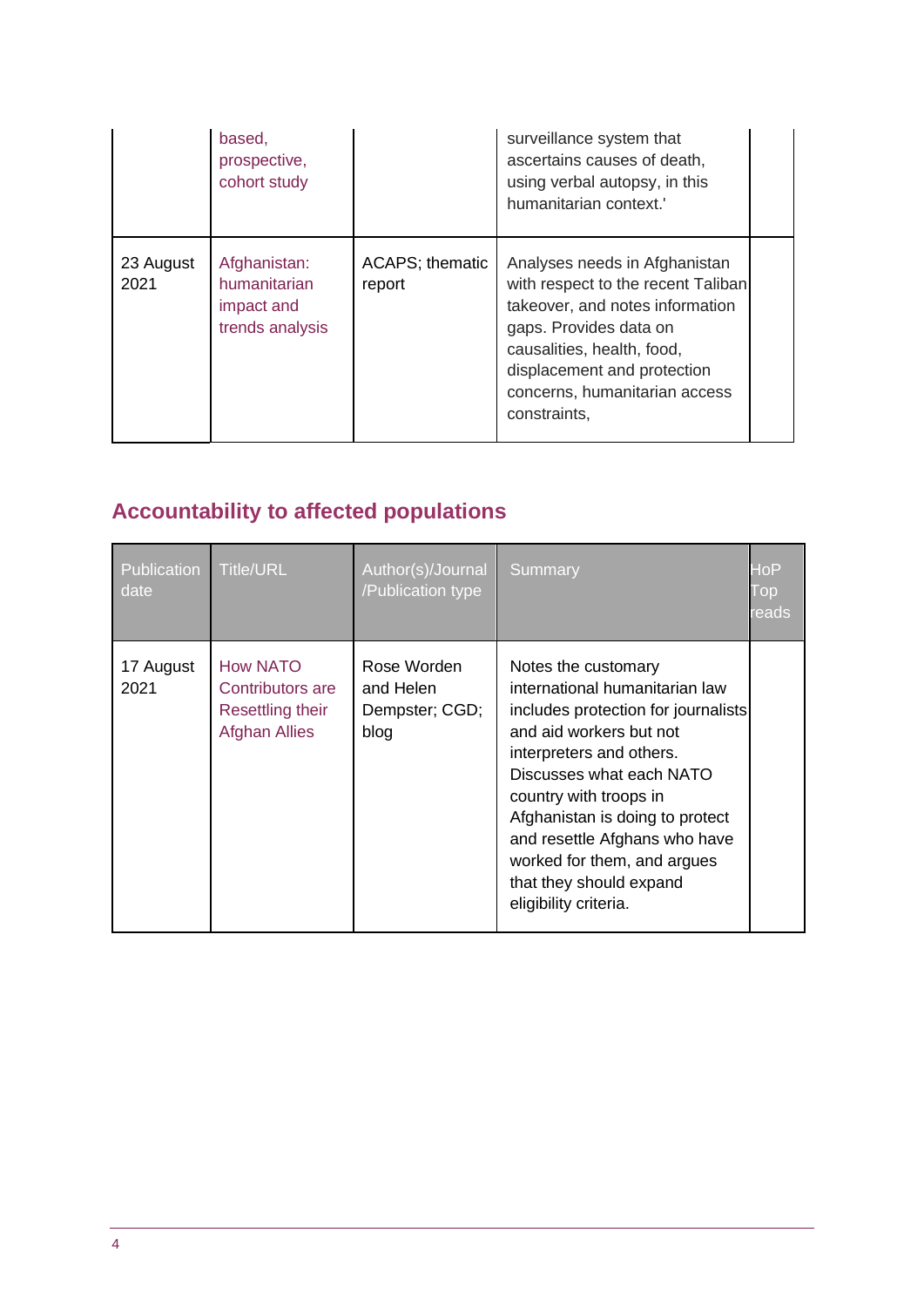### **Cash programming**

| Publication<br>date | <b>Title/URL</b>                                                                                            | Author(s)/Journal/<br><b>Publication type</b>                                                                | Summary                                                                                                                                                                                                                                                                                                                                                                                   | HoP<br>Top<br>eads <sup>.</sup> |
|---------------------|-------------------------------------------------------------------------------------------------------------|--------------------------------------------------------------------------------------------------------------|-------------------------------------------------------------------------------------------------------------------------------------------------------------------------------------------------------------------------------------------------------------------------------------------------------------------------------------------------------------------------------------------|---------------------------------|
| August<br>2021      | Framework for<br>shifting<br>bilateral<br>programmes<br>to local actors                                     | <b>Courtenay Cabot</b><br>Venton, Sophie<br>Pongracz,<br>Stephen Williams<br>and Harri Lee;<br>SPACE; report | Bilateral aid is typically delivered<br>through consortiums, with local<br>actors as subcontractors. The<br>paper discusses frameworks to<br>analyse re-designing delivery<br>models, separating functions,<br>value for money, risk assessment<br>and mitigations, and engaging<br>community voice. It is based on<br>anonymised data from FCDO<br>country investments.                  |                                 |
| August<br>2021      | <b>Direct support</b><br>to local actors:<br>consideration<br>for donors                                    | <b>Courtenay Cabot</b><br>Venton                                                                             | A short document providing<br>examples of humanitarian cash<br>and social protection responses<br>led by, or with a central role for,<br>local actors. Also discusses<br>constrains and entry points for<br>action on more local leadership.                                                                                                                                              |                                 |
| 6 August<br>2021    | The nutritional<br>benefits of<br>cash transfers<br>in<br>humanitarian<br>crises:<br>evidence from<br>Yemen | Sikandra Kurdi;<br>World<br>Development;<br>journal article                                                  | The study is a cluster randomized<br>control trial of a pilot cash-plus<br>intervention. Estimates show the<br>'intervention significantly<br>increased purchases of non-staple<br>foods which translated into large<br>positive impacts on child dietary<br>diversity scores' and other<br>nutritional benefits. The study<br>included 95 treatment villages and<br>95 control villages. |                                 |
| August<br>2021      | Improving<br>humanitarian<br>payments<br>through digital<br>innovation<br>challenges                        | <b>Better Than Cash</b><br>Alliance; report                                                                  | Discusses evidence on using<br>mobile money, artificial<br>intelligence, distributed ledger<br>technology, QR codes, and super<br>platforms in humanitarian cash<br>assistance. Based on evidence<br>from existing use.                                                                                                                                                                   |                                 |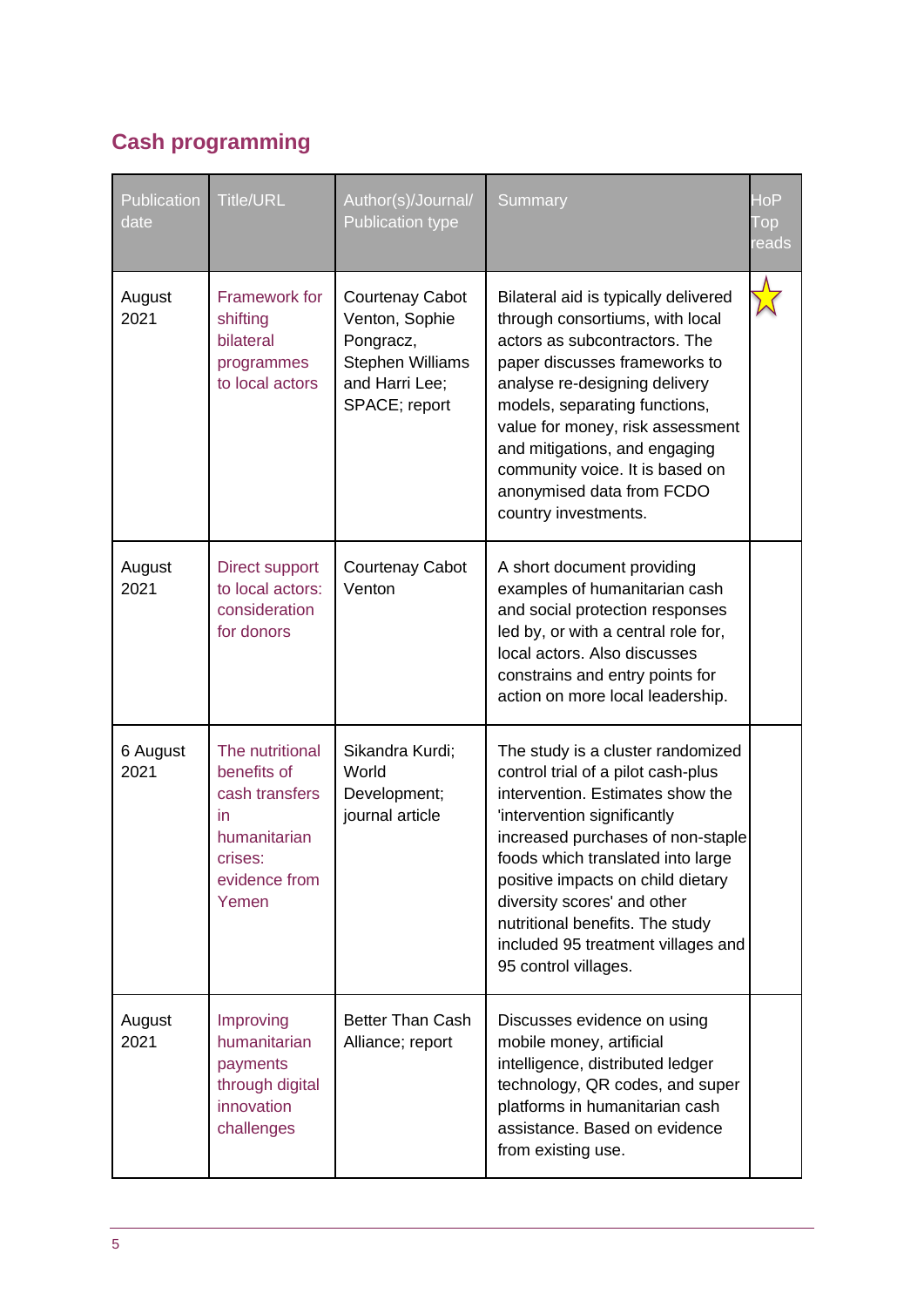|                | and<br>opportunities                                                                                           |                                                                           |                                                                                                                                                                                                             |  |
|----------------|----------------------------------------------------------------------------------------------------------------|---------------------------------------------------------------------------|-------------------------------------------------------------------------------------------------------------------------------------------------------------------------------------------------------------|--|
| August<br>2021 | <b>Disability</b><br>inclusive cash<br>assistance:<br>Learning from<br>practice in<br>humanitarian<br>response | Manuel Rothe,<br>Polly Bodgener,<br>David Brown;<br>CBM global;<br>report | Discusses lessons on disability<br>inclusion in cash assistance,<br>including in needs assessment,<br>targeting, project design,<br>evaluation, and other aspects.<br>Based on evidence from<br>programmes. |  |

# <span id="page-5-0"></span>**Managing risk better, preparedness and anticipation**

| Publication<br>date | <b>Title/URL</b>                                                                                                    | Author(s)/Journal/<br><b>Publication type</b>             | Summary                                                                                                                                                                                                                                           | $Ho\overline{P}$<br>Top<br>reads |
|---------------------|---------------------------------------------------------------------------------------------------------------------|-----------------------------------------------------------|---------------------------------------------------------------------------------------------------------------------------------------------------------------------------------------------------------------------------------------------------|----------------------------------|
| August<br>2021      | Towards an<br>International<br>Architecture<br>for Managing<br>Global<br>Threats: A<br><b>Systems</b><br>Compendium | Humanitarian<br>Futures; report                           | A compendium of systems which<br>manage and reduce global risks.<br>Categorised into: biological,<br>technological, environmental,<br>extraterrestrial, social, chemical,<br>geohazard, cross-sectoral, and<br>metereological.                    |                                  |
| 19 August<br>2021   | The future is<br>now: artificial<br>intelligence<br>and<br>anticipatory<br>humanitarian<br>action                   | Christopher Chen;<br><b>ICRC Law &amp;</b><br>Policy blog | Outlines some of the benefits of<br>artificial intelligence (AI) and<br>machine learning (ML) such as<br>better predictions; as well as<br>problems including biases in<br>algorithms and a lack of data in<br>many humanitarian settings.        |                                  |
| 9 August<br>2021    | <b>The Physical</b><br>Science of<br>Climate<br>Change:<br>Seven key<br>humanitarian<br>insights from               | Pablo Suarez et<br>al.; IFRC;<br>factsheet                | Lists the humanitarian implications<br>of the recent IPCC report on<br>climate change, including<br>increased frequency and severity<br>of climate-related shocks, the<br>possibility of catastrophic tipping<br>points, and the need for action. |                                  |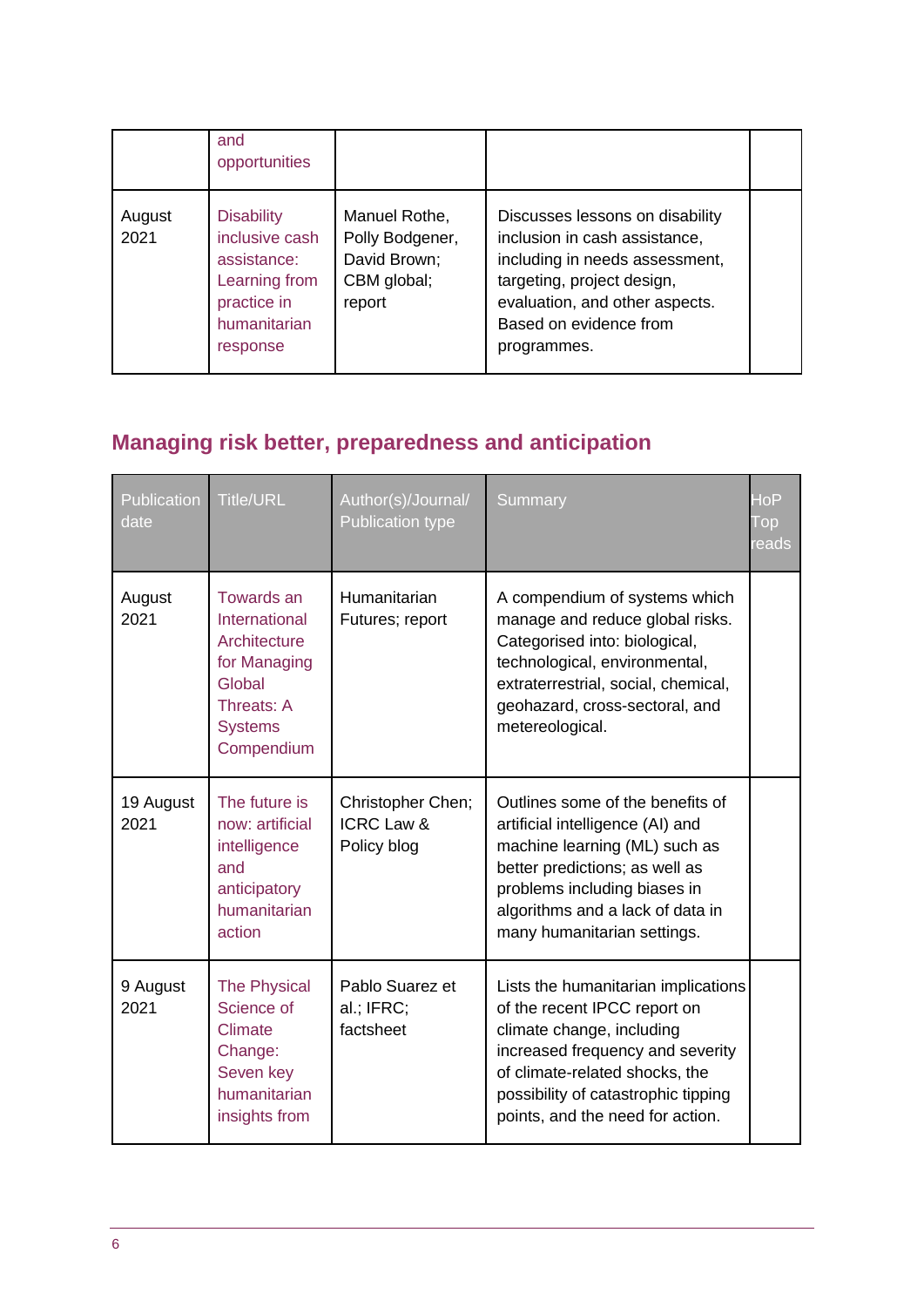|                  | the latest<br><b>IPCC</b> report                                                                                 |                                                                        |                                                                                                                                                                                                                                                                                                                                                                                                                                                                             |  |
|------------------|------------------------------------------------------------------------------------------------------------------|------------------------------------------------------------------------|-----------------------------------------------------------------------------------------------------------------------------------------------------------------------------------------------------------------------------------------------------------------------------------------------------------------------------------------------------------------------------------------------------------------------------------------------------------------------------|--|
| 29 July<br>2021  | Financing the<br>Global<br><b>Humanitarian</b><br><b>Public Good:</b><br>Opportunities<br>for Change             | Rose Worden,<br>Patrick Saez and<br>Claus Sorensen;<br>CGD; discussion | A summary of a private discussion<br>between donors, UN agencies and<br>NGOs on humanitarian financing.<br>Issues included the need for more<br>stable funding, a definition of core<br>costs, pooled funds, independent<br>measurement, and the need for<br>joint action.                                                                                                                                                                                                  |  |
| <b>July 2021</b> | Machine<br>learning and<br>mobile phone<br>data can<br>improve the<br>targeting of<br>humanitarian<br>assistance | Emily Aiken et al.;<br><b>NBER</b> working<br>paper                    | Evaluates the use of big data from<br>satellites and mobiles phones to<br>target anti-poverty programmes. It<br>uses data from Togo's emergency<br>cash transfer programme. It finds<br>that machine learning reduces<br>exclusion errors by 4-21%<br>compared to the government's<br>geographical approach, and 9-<br>35% compared to methods<br>requiring a comprehensive social<br>registry. Argues that this has<br>significant potential for<br>humanitarian response. |  |

## <span id="page-6-0"></span>**Resilience and protracted crisis**

| Publicati<br>on date | <b>Title/URL</b>                                                                                         | Author(s)/Journal/<br><b>Publication type</b>                        | Summary                                                                                                                                                                                                                           | HoP<br>Top,<br>eads |
|----------------------|----------------------------------------------------------------------------------------------------------|----------------------------------------------------------------------|-----------------------------------------------------------------------------------------------------------------------------------------------------------------------------------------------------------------------------------|---------------------|
| August<br>2021       | <b>Monthly</b><br>Update of<br><b>JDC's Forced</b><br><b>Displacement</b><br>Literature<br><b>Review</b> | Joint Data Center<br>on Forced<br>Displacement;<br>literature review | Review of recent articles, including<br>trends in forced displacement;<br>under-researched<br>and<br>over-<br>refugee groups; refugee livelihoods<br>in Kenya; the impact of living in- or<br>out of camps in Jordan; and others. |                     |
| August<br>2021       | Contemporary<br><b>Perspectives</b><br>on Internal                                                       | David Cantor and<br>Nicholas Maple;<br><b>Refugee Studies</b>        | Online 'collection' of five previously<br>published articles on internal<br>displacement in Africa. Articles                                                                                                                      |                     |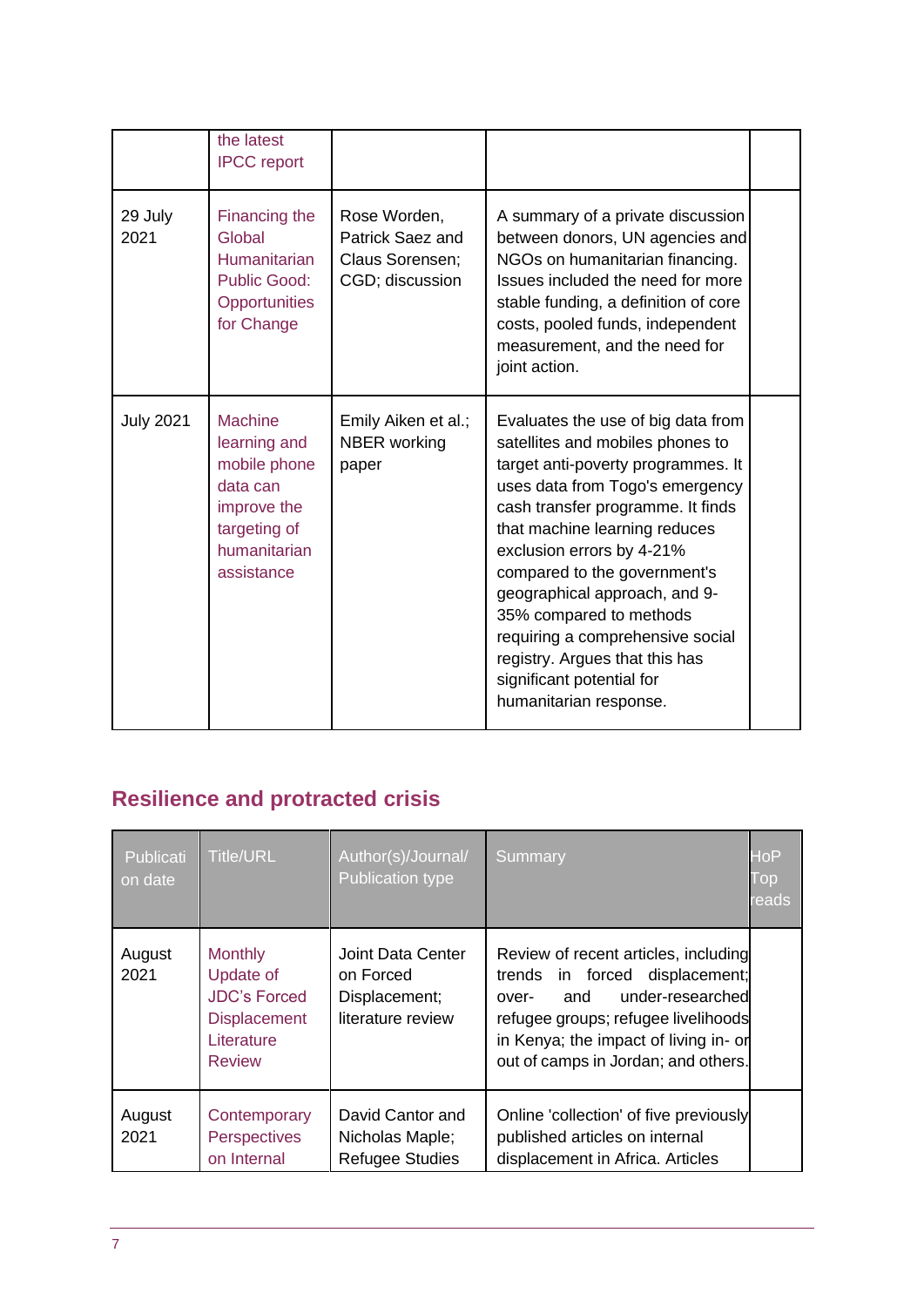|                  | <b>Displacement</b><br>in Africa                                                                                                                   | Quarterly; journal<br>special collection                                            | discuss the effect of the Kampala<br>convention for children's rights and<br>IDPs, market access for IDPs,<br>reproductive health, and<br>government-led resettlement<br>following a disaster.                                                                                   |  |
|------------------|----------------------------------------------------------------------------------------------------------------------------------------------------|-------------------------------------------------------------------------------------|----------------------------------------------------------------------------------------------------------------------------------------------------------------------------------------------------------------------------------------------------------------------------------|--|
| August<br>2021   | Answering the<br>call: forcibly<br>displaced<br>during the<br>pandemic                                                                             | Jeffery Tanner et<br>al.; Joint Data<br>Center on Forced<br>Displacement;<br>report | Summarises data on forced<br>displacement during covid,<br>including statistics on movement<br>across borders and projections of<br>socio-economic impact. It finds<br>negative effects from covid-19, as<br>displaced populations are often<br>more vulnerable in various ways. |  |
| <b>July 2021</b> | Forced<br><b>Migration</b><br><b>Review: Public</b><br>health and<br>WASH / Non-<br>signatory<br>States and the<br>international<br>refugee regime | <b>Forced Migration</b><br>Review; journal<br>issue.                                | Sections on public health and<br>WASH; and non-signatory states<br>and the international refugee<br>regime.                                                                                                                                                                      |  |

#### <span id="page-7-0"></span>**Other**

| Publication<br>date | <b>Title/URL</b>                                                                                                     | Author(s)/Journal/<br><b>Publication type</b> | Summary                                                                                                                                                                                                | <b>HoP</b><br>Top<br>reads |
|---------------------|----------------------------------------------------------------------------------------------------------------------|-----------------------------------------------|--------------------------------------------------------------------------------------------------------------------------------------------------------------------------------------------------------|----------------------------|
|                     | Impact<br>evidence and<br>beyond: using<br>evidence to<br>drive adoption<br><b>of</b><br>humanitarian<br>innovations | K Dodgson and C<br>Crowley; ELRHA;<br>report  | A learning paper on how to use<br>evidence for innovation in<br>humanitarian work. It focuses on<br>how to effectively gather evidence<br>and target it at stakeholders to<br>ensure it has an effect. |                            |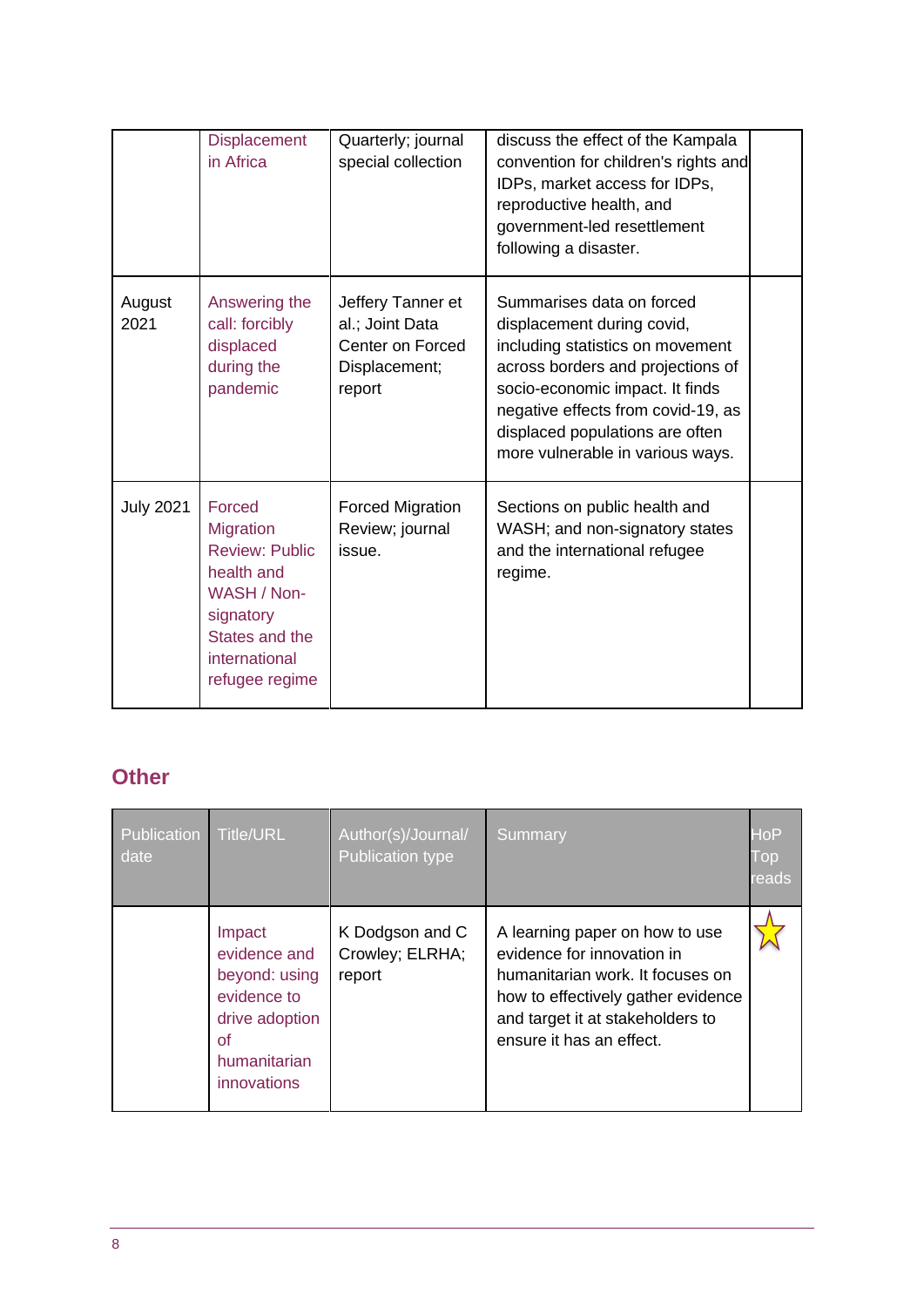| Global<br>26 July<br>2021<br>Academic<br>Emergency<br>Medicine: A<br>Emergency<br>Scoping<br>Review of the<br>review<br>Literature<br>from 2020 | Indi Trehan et al.;<br>Scoping review of articles on<br>emergency medicine in 2020,<br>including brief summaries of<br>Medicine; literature<br>selected articles. |
|-------------------------------------------------------------------------------------------------------------------------------------------------|-------------------------------------------------------------------------------------------------------------------------------------------------------------------|
|-------------------------------------------------------------------------------------------------------------------------------------------------|-------------------------------------------------------------------------------------------------------------------------------------------------------------------|

#### <span id="page-8-0"></span>**Resource Hubs**

| <b>Title/URL</b>                                                                                                            | Author/Organisation                                                                                                                                                                                                                                                                                                | <b>Summary</b>                                                                                                                                                                      |
|-----------------------------------------------------------------------------------------------------------------------------|--------------------------------------------------------------------------------------------------------------------------------------------------------------------------------------------------------------------------------------------------------------------------------------------------------------------|-------------------------------------------------------------------------------------------------------------------------------------------------------------------------------------|
| Covid-19: tracking local<br>humanitarian action and<br>complementary<br>partnerships                                        | Overseas Development<br>Institute, Humanitarian<br><b>Policy Group</b>                                                                                                                                                                                                                                             | Map of complementary partnerships<br>and local humanitarian action<br>across the globe.                                                                                             |
| Social protection<br>responses to<br>compounding risks:<br><b>Lessons from Covid-19</b><br>and climate-related<br>disasters | <b>Red Cross and Red</b><br><b>Crescent Climate Centre</b>                                                                                                                                                                                                                                                         | A data dashboard of social<br>protection responses to covid-19, at<br>the national and international level.                                                                         |
| <b>COVID-19 Data Explorer:</b><br><b>Global Humanitarian</b><br><b>Operations</b>                                           | Humanitarian Data<br>Exchange (HDX)                                                                                                                                                                                                                                                                                | World map of covid cases and<br>various vulnerability and socio-<br>economic risk factors (including<br>vaccine rollout, food security, school<br>closures, CERF allocations etc.). |
| Covid-19 and<br><b>Humanitarian Crises</b>                                                                                  | Johns Hopkins Center for<br>Humanitarian Health,<br>Health in Humanitarian<br>Crises Centre, London<br>School of Hygiene and<br><b>Tropical Medicine and</b><br>Geneva Centre of<br>Humanitarian Studies,<br>The Graduate Institute of<br>International and<br>Development Studies and<br>the University of Geneva | Website for the exchange of field-<br>based COVID-19 programme<br>adaptations and innovations.                                                                                      |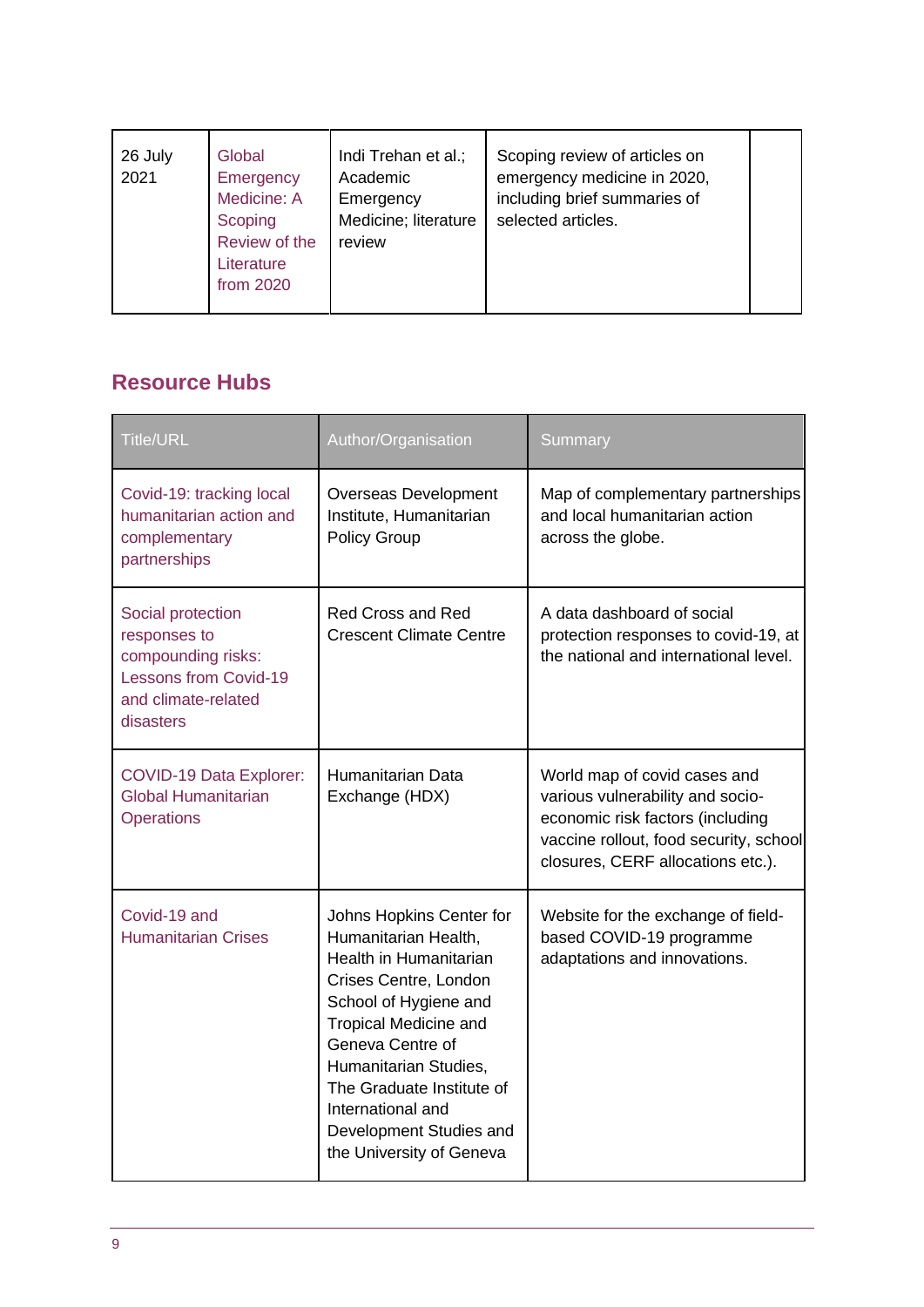| Covid-19 Mobility Impact<br><b>Reports</b>                                                                          | UN IOM                                                 | Frequently updated reports on<br>migration restrictions.                                                                                                                                   |
|---------------------------------------------------------------------------------------------------------------------|--------------------------------------------------------|--------------------------------------------------------------------------------------------------------------------------------------------------------------------------------------------|
| <b>IDMC</b> Internal<br><b>Displacement Updates</b>                                                                 | Internal displacement<br>monitoring centre             | Global data on internal<br>displacement                                                                                                                                                    |
| <b>ACAPS Crisis in Sight</b>                                                                                        | <b>ACAPS</b>                                           | Global overview of crisis, including<br>covid and conflict; as well as access<br>constraints.                                                                                              |
| CVA and COVID-19:<br>resources, guidance,<br>events and questions                                                   | CaLP                                                   | Guidance and resources on covid<br>and cash transfers                                                                                                                                      |
| <b>IASC: COVID-19</b><br><b>Outbreak Readiness and</b><br>Response guidance                                         | Inter-Agency Standing<br>Committee                     | IASC principles and protocols<br>adapted to covid-19                                                                                                                                       |
| <b>OCHA COVID19</b><br><b>Resource Material</b>                                                                     | Office for the Coordination<br>of Humanitarian Affairs | A wide range of guidance and<br>resources from WHO, IASC, the<br>EU, IFRF and others, as well as<br>country-specific information.                                                          |
| <b>Humanitarian Data</b><br>Exchange: COVID-19<br>Pandemic in Locations<br>with a Humanitarian<br>Response          | Humanitarian Data<br>Exchange (HDX)                    | Global data on infections and<br>deaths; a list of data sets on cases<br>and prevention/mitigation<br>measures.                                                                            |
| <b>Humanitarian Data</b><br><b>Exchange: Government</b><br><b>Measures Dataset</b>                                  | Humanitarian Data<br>Exchange (HDX)                    | Global data on government covid-<br>19 measures under 5 categories:<br>Social distancing; Movement<br>restrictions; Public health measures;<br>Social and economic measures;<br>Lockdowns. |
| <b>IEG Lesson Library:</b><br><b>Evaluative Resources and</b><br>Evidence to inform the<br><b>COVID-19 Response</b> | World Bank Independent<br><b>Evaluation Group</b>      | A library of Evaluative Resources<br>and Evidence to inform the COVID-<br>19 Response                                                                                                      |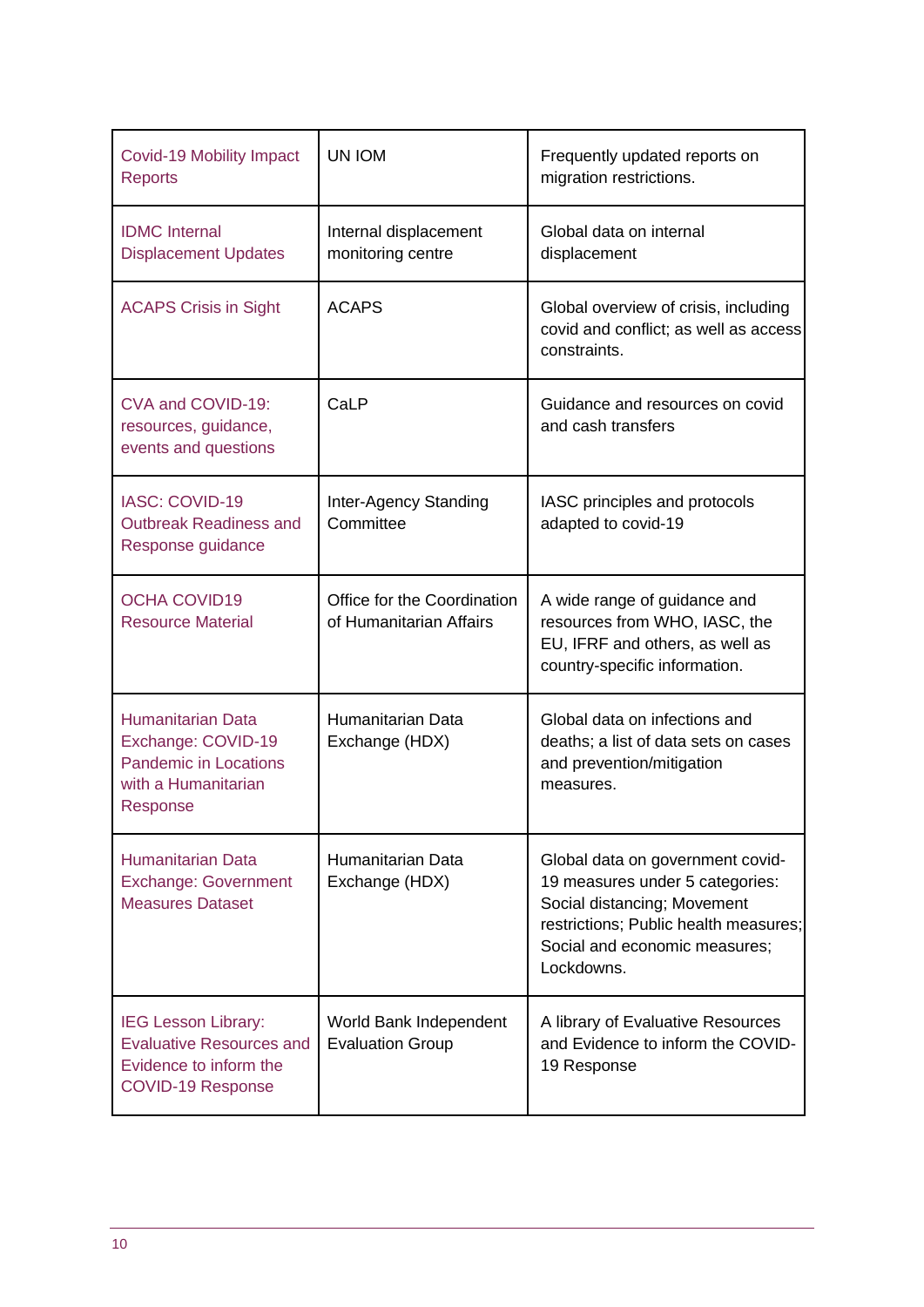| Relief Web: regional topic<br>pages for Covid-19<br>and global topic pages          | <b>Relief Web</b>                                   | Regional and global reports and<br>resources on humanitarian needs<br>and response.   |
|-------------------------------------------------------------------------------------|-----------------------------------------------------|---------------------------------------------------------------------------------------|
| <b>IASC Accountability and</b><br><b>Inclusion Resources</b><br>Portal              | Inter-Agency Standing<br>Committee                  | A library of resources on<br>accountability and inclusion.                            |
| <b>Attacked and Threatened:</b><br>Health care targeted in<br>conflict and COVID-19 | Insecurity Insight                                  | Map of violence and threats against<br>health care across the world.                  |
| <b>Conflict and Health</b>                                                          | <b>Conflict and Health</b>                          | Open-access journal on the health<br>impacts of conflict.                             |
| International Journal of<br><b>Disaster Risk Reduction</b>                          | International Journal of<br>Disaster Risk Reduction | An interdisciplinary journal of DRR.                                                  |
| Journal of Refugee<br><b>Studies</b>                                                | Journal of Refugee<br><b>Studies</b>                | Research on forced migration and<br>responses to it.                                  |
| <b>Disasters</b>                                                                    | <b>Disasters</b>                                    | Focuses on disaster management<br>and policy from academic and field<br>perspectives. |

#### **Suggested citation**

Kelly, L. (2021). *Monthly Humanitarian Evidence Summary No.18.* K4D Helpdesk Report. Brighton, UK: Institute of Development Studies. DOI: [10.19088/K4D.2021.118](https://doi.org/10.19088/K4D.2021.118)

#### **Methodology**

Given the wide range of topics covered, this monthly summary includes guidelines, blogs, news articles, dashboards, data, and editorials, in addition to policy and academic literature. The sources included are found through searches of academic literature, humanitarian think tanks, resource hubs and NGO websites. The searches are restricted to articles published in the previous month, in English. This is complemented by email recommendations from FCDO advisors and leading experts. This is trial and error approach, which will be refined and changed over the coming weeks. If you have literature to include in the weekly summary, please email – luke.kelly@manchester.ac.uk.